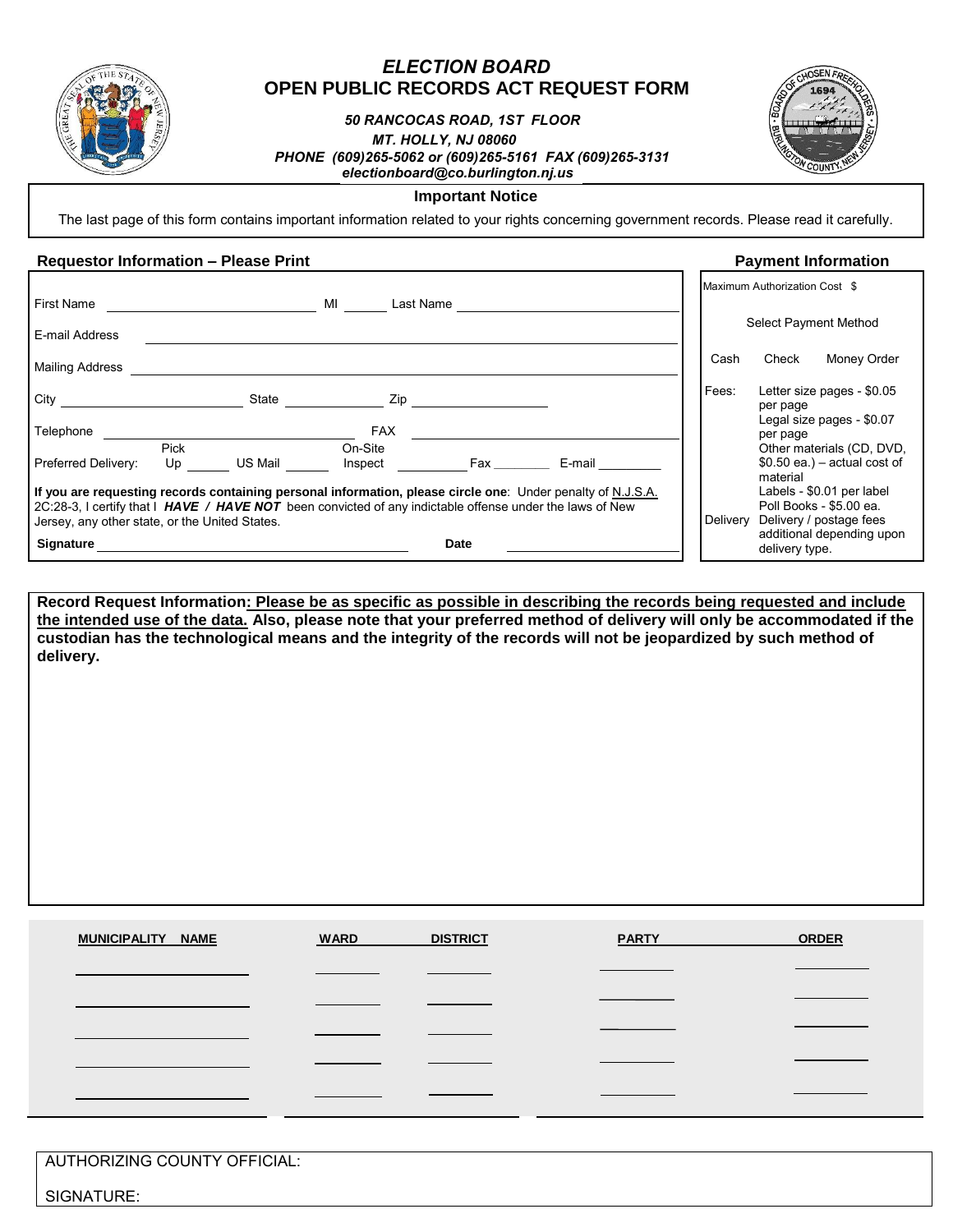|                          | <b>Disposition Notes</b>                                                         | <b>Tracking Information</b> | <b>Final Cost</b>       |
|--------------------------|----------------------------------------------------------------------------------|-----------------------------|-------------------------|
| Est. Document Cost       | Custodian: If any part of request cannot be<br>delivered in seven business days, | Tracking#                   | Total                   |
| Est. Delivery Cost       | detail reasons here.                                                             | Rec'd Date                  | Deposit                 |
|                          |                                                                                  | Ready Date                  | <b>Balance Due</b>      |
| Est. Extras Cost         |                                                                                  | <b>Total Pages</b>          | <b>Balance Paid</b>     |
| <b>Total Est. Cost</b>   |                                                                                  |                             | <b>Records Provided</b> |
| Deposit Amount           |                                                                                  |                             |                         |
| <b>Estimated Balance</b> |                                                                                  |                             |                         |
|                          |                                                                                  |                             |                         |
| Deposit Date             | In Progress<br>Open<br>۰                                                         |                             |                         |
|                          | Denied<br>Closed<br>۰                                                            | <b>Customer Signature</b>   | Date                    |
|                          | Filled<br>Closed<br>۰                                                            |                             |                         |
|                          | Closed<br>Partial<br>۰                                                           | <b>Custodian Signature</b>  | Date                    |

#### **GENERAL REQUIREMENTS:**

- 1. NJSA 19:31-18.1C directs that information from the Voter Registration file MAY NOT be used for commercial solicitation.
- 2. All required information (\* at B. below) MUST be provided or the request will be returned to you as incomplete. Non-compliance with the procedure at B.7 below will delay processing.
- 3. This request can be paid in cash or by check (see below). Make checks payable to the **Burlington County Treasurer**. Full payment is required prior to the release of any material.
- 4. All material will be held for five (5) working days after notification that it is available for pickup.
- 5. Non-payment for services performed, even if the items requested are not picked up, will result in termination of future services.
- 6. Requests for listings & labels must be approved by the County Clerk's office or Superintendent of Elections office. Requests for cd's must be approved by the Superintendent of Elections office.
- 7. Mixed media requests are not allowed. For instance, a request for labels and listings must be on two (2) separate forms.
- 8. If programming attention is required to fulfill the request, you will be contacted with an estimated cost. With your authorization to proceed, an appropriate charge for personnel time will be made.

#### **HOW TO FILL OUT THIS FORM:**

- 1. Full name, address, and telephone number.
- 2. Select type of Information Service you are requesting. If you have any questions, please call (609)265-5062 or (609)265-5161.
- 3. Every attempt will be made to respond to the requested pickup date, however, you should use this date as an approximation. If no date is specified, the request will be processed as soon as possible and notification will be made by phone that the request is completed and ready.
	- 4. Examples of intended use are; **Election Information, Surveys, Campaign Literature.** A vague or incomplete description is sufficient cause to deny this request.
- 5. Provide applicable information to insure correct processing of your request. Sign and date the request.
- 6. Submit the completed form to either the County Clerk's at 50 Rancocas Road, PO Box 6000 Mt. Holly NJ 08060 or Election Board Office at 50 Rancoas Road, PO Box 6000, Mt.Holly NJ 08060 in accordance with A.6 above.